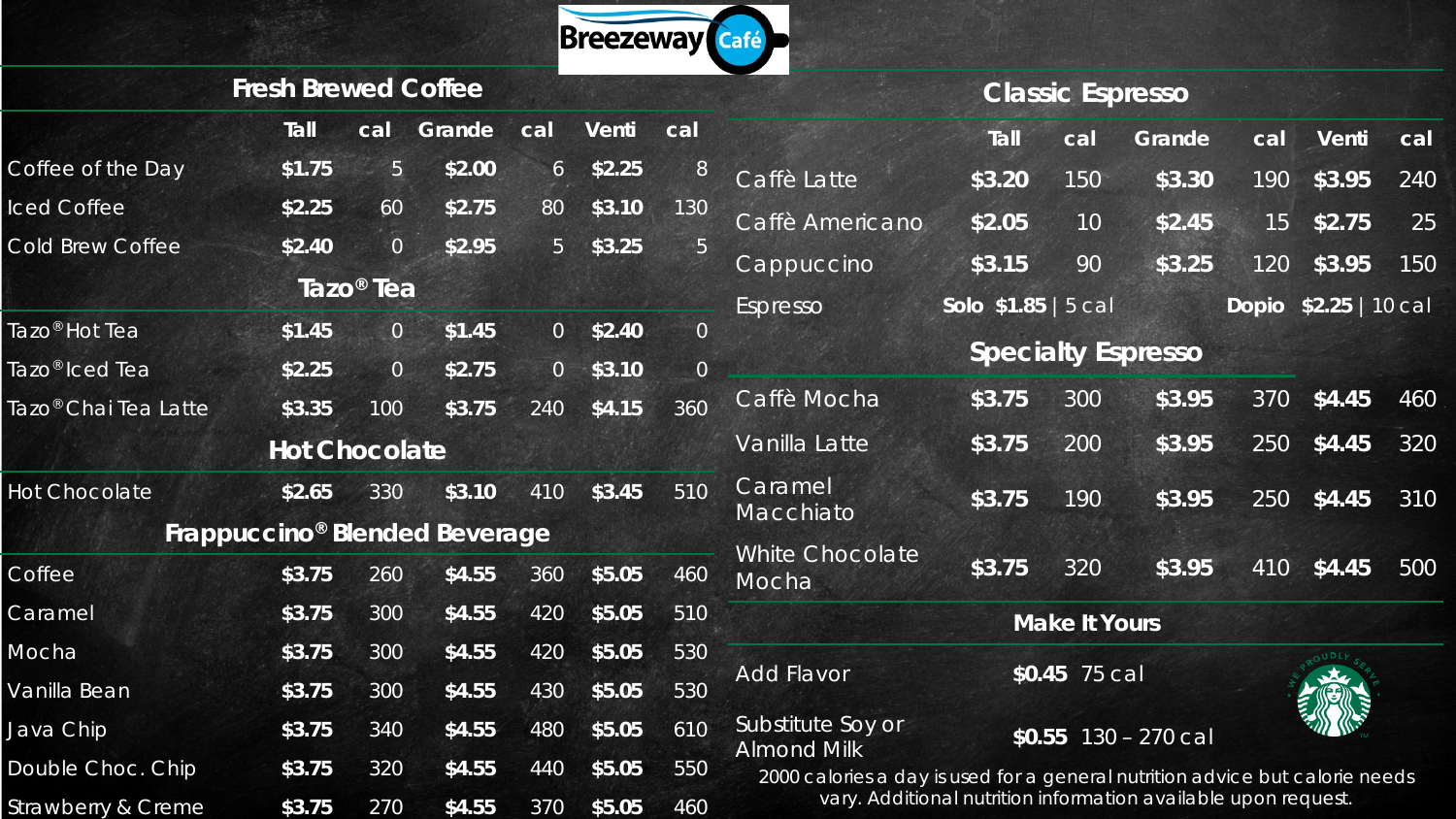

## **Cold Bottled Beverages**

|                           |           |        | cal |
|---------------------------|-----------|--------|-----|
| Doubleshot                | 6.5 ounce | \$2.50 | 140 |
| Doubleshot Energy         | 15 ounce  | \$3.50 | 210 |
| <b>Doubleshot Protein</b> | 11ounce   | \$3.00 | 280 |
| Ice Coffee                | 11 ounce  | \$3.00 | 150 |
| Refresher                 | 12 ounce  | \$3.00 | 80  |

| Frappuccino                    | 13.7 ounce | \$3.00 | 120            |
|--------------------------------|------------|--------|----------------|
| Ice Latte                      | 14 ounce   | \$3.00 | 270            |
| Cold Brew                      | 11 ounce   | \$3.00 | 50             |
| Horizon Organic Low Fat Milk   | 8 ounce    | \$2.00 | 110            |
| Horizon Organic Chocolate Milk | 8 ounce    | \$2.00 | 190            |
| Perrier Water                  | 16.9 ounce | \$2.50 | $\overline{0}$ |
| Acqua Water                    | 16.9 ounce | \$2.50 | 0              |

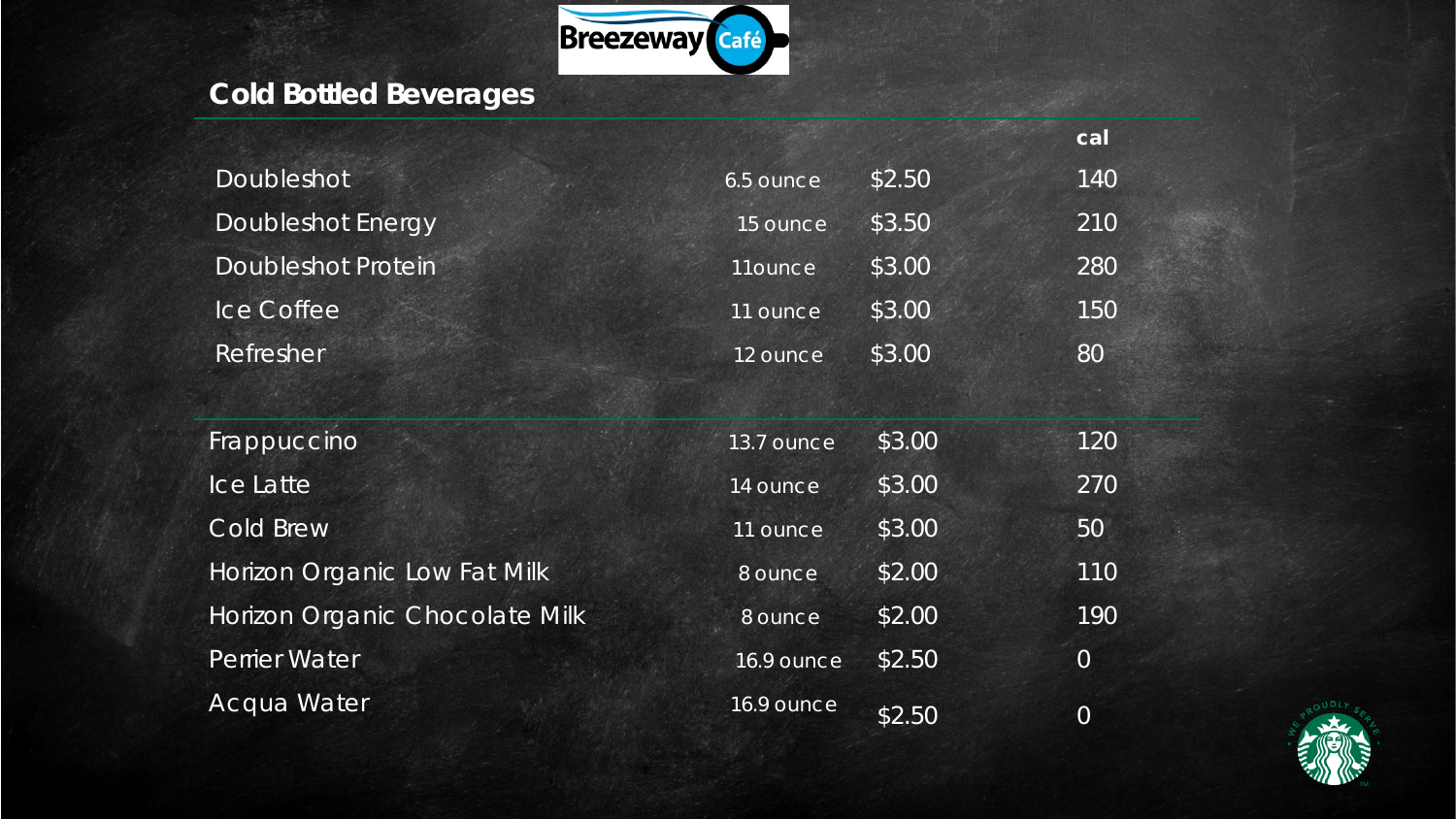

# **Bakery Menu Items:**

|                                |        | cal   |
|--------------------------------|--------|-------|
| <b>Bagel w/ Cream Cheese</b>   | \$1.60 |       |
| Asiago Cheese                  |        | 300   |
| Wheat                          |        | 280   |
| Sesame Seed                    |        | 160   |
| Cream Cheeses - Plain / Lite   |        | 70/60 |
|                                |        |       |
| <b>Gourmet Muffins</b>         | \$2.75 |       |
| <b>Blueberry Lemon Parfait</b> |        | 420   |
| <b>Strawberry Rhubarb</b>      |        | 360   |
| <b>Cranberry Orange</b>        |        | 90    |
| Cinnamon Walnut Strudel        |        | 510   |

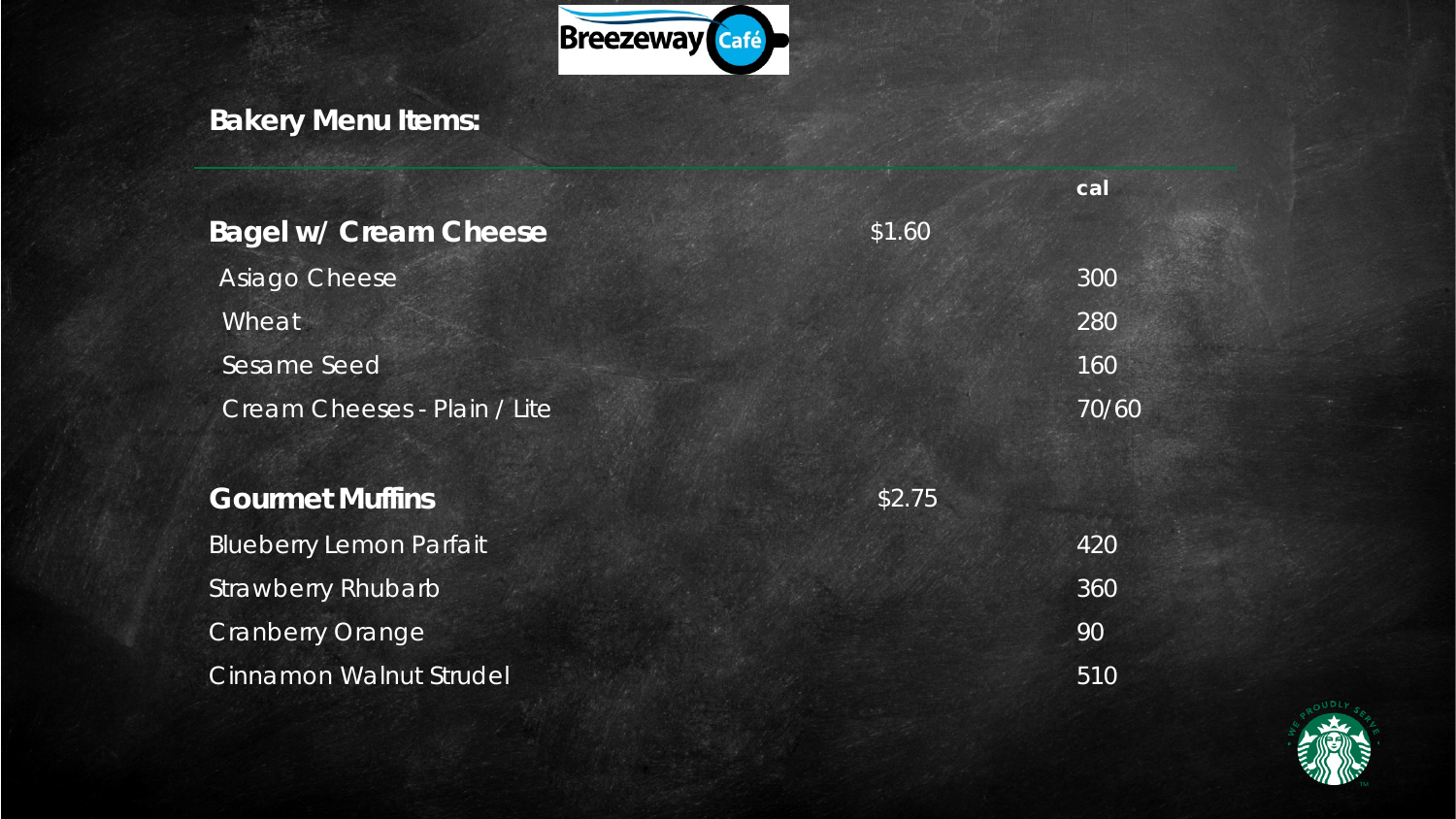

## **Bakery Menu Items:**

|                          |        | cal |
|--------------------------|--------|-----|
| <b>Artisan Scones</b>    | \$2.95 |     |
| Blueberry                |        | 360 |
| Cinnamon                 |        | 410 |
| <b>Cranberry Orange</b>  |        | 370 |
|                          |        |     |
| <b>Pound Cakes</b>       | \$2.25 |     |
| Lemon Glazed             |        | 300 |
| Orange Poppy Seed        |        | 330 |
| Marble Chocolate Chip    |        | 350 |
| <b>Cinnamon Streusel</b> |        | 330 |

### **Gourmet Cookies**

Lemon Blueberry **\$1.95** 360



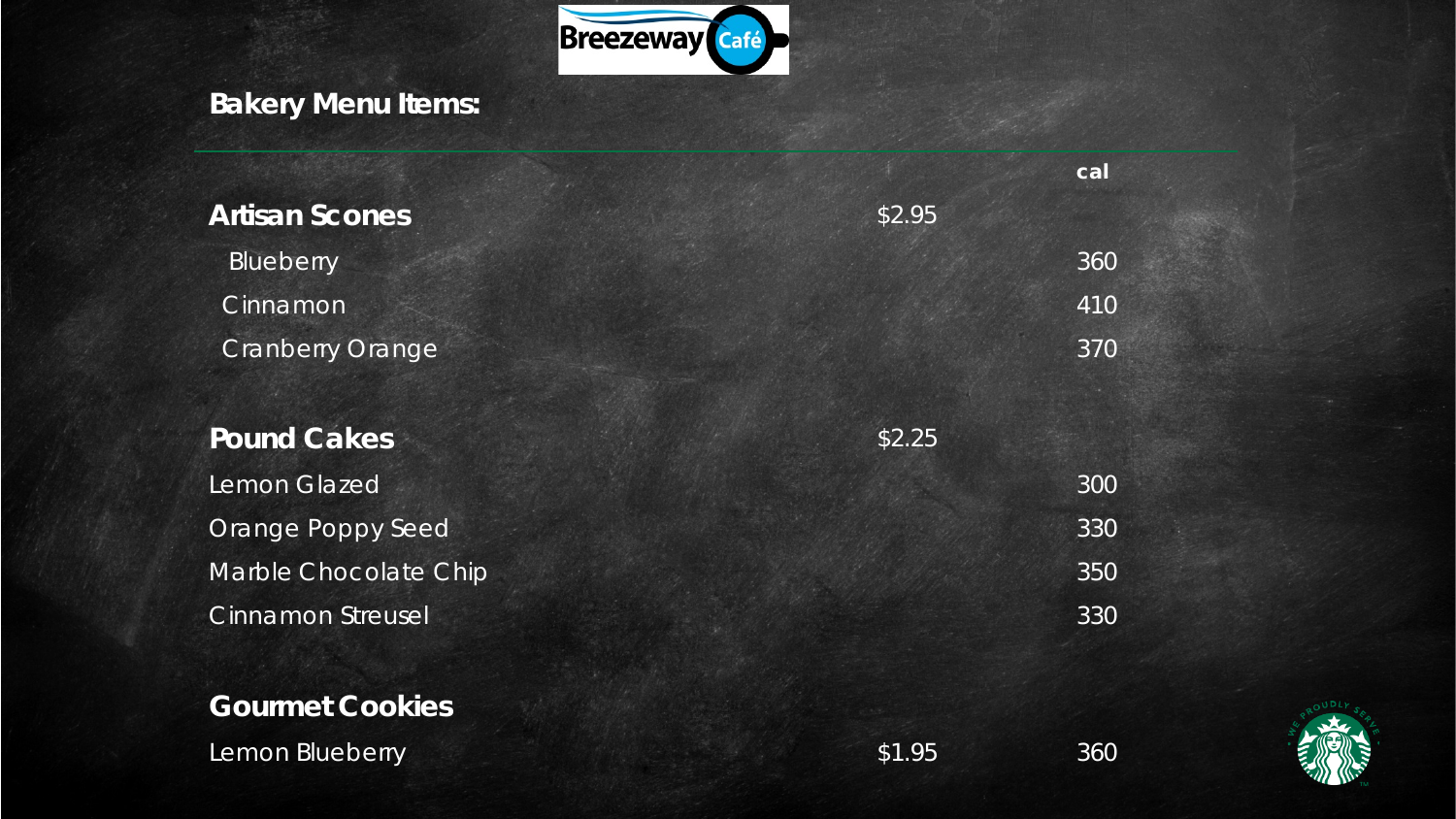

### **Breakfast Sandwiches**

|                                                 |        | cal |
|-------------------------------------------------|--------|-----|
| Bacon, Egg & Gouda on Ciabatta                  | \$4.25 | 518 |
| Black Forest Ham & Swiss Cheese on a Croissant  | \$4.25 | 608 |
| Turkey Bacon & Egg white on Wheat Clabatta      | \$2.95 | 400 |
| Steak & Egg with Gruyere Cheese in a Wheat Wrap | \$4.75 | 638 |

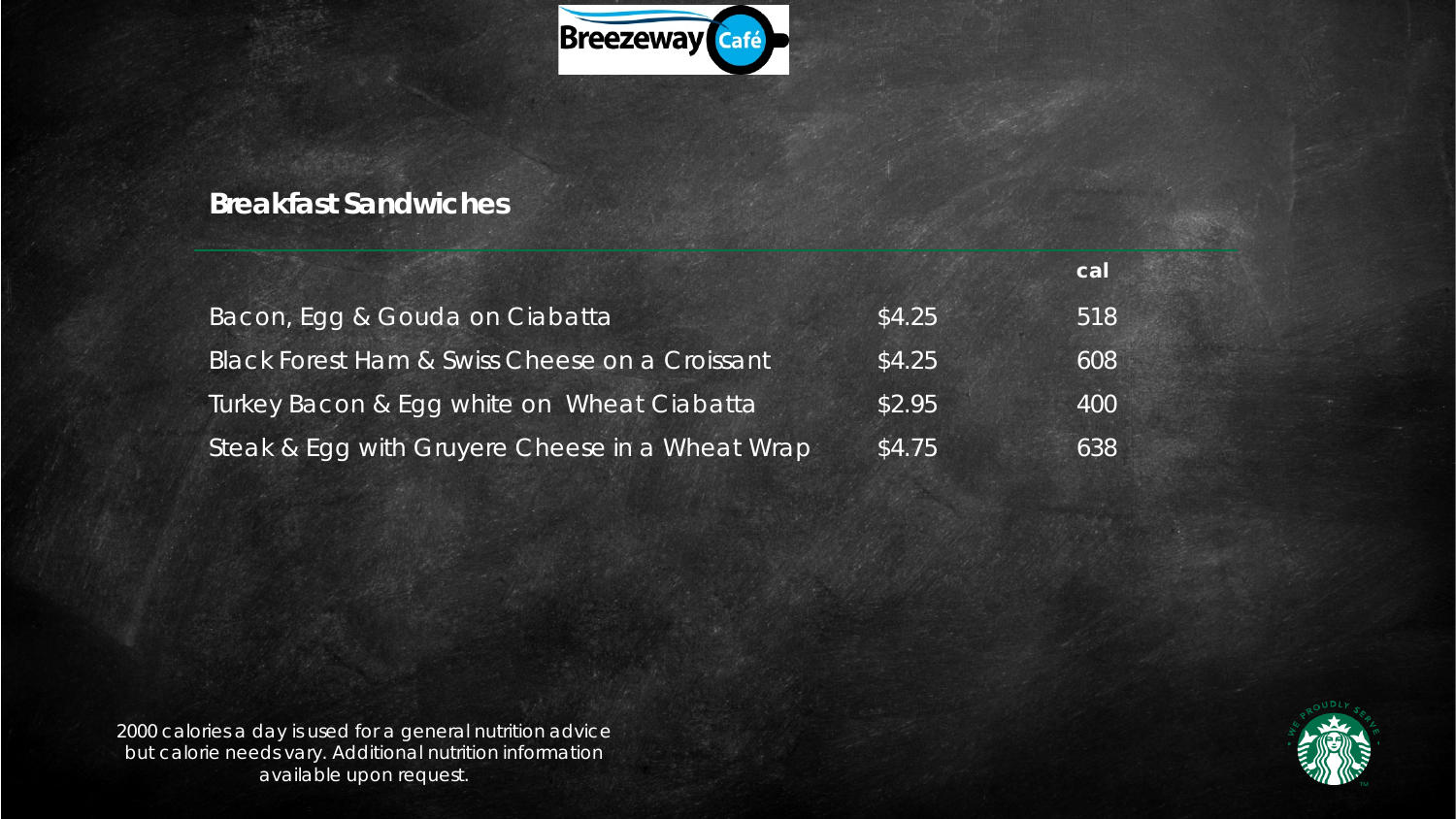

### **Cold Sandwiches & Arrays**

|                                                                |        | cal |
|----------------------------------------------------------------|--------|-----|
| Boar's Head Chicken BLT Salad Sandwich on Whole Grain Ciabatta | \$5.50 | 705 |
| Boar's Oven Gold Turkey & Havarti sandwich on a Baguette       | \$5.25 | 715 |
| Boar's Black Forest Ham & Gruyere Sandwich on Focaccia Bread   | \$5.25 | 665 |
| Tomato & Mozzarella on Ciabatta                                | \$4.75 | 529 |
| Chicken Salad in Spinach Wrap                                  | \$3.75 | 654 |
| Fruit & Cheese Array                                           | \$3.50 | 212 |
| Hard Boiled Egg & Cheese Array                                 | \$3.50 | 274 |
| Vegetable & Dip Array                                          | \$2.00 | 240 |

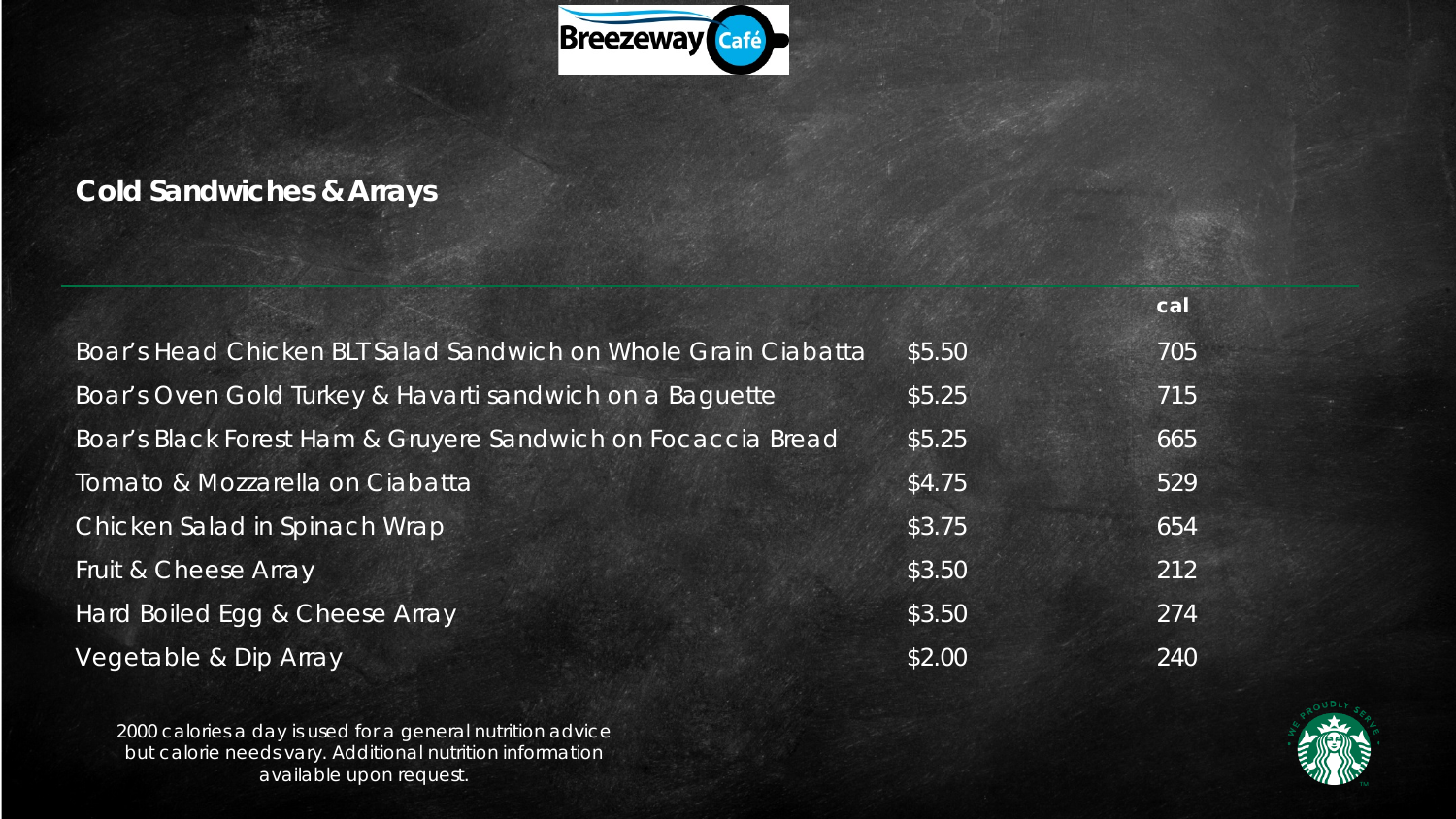

### **Snacks**

|                                                 |        | cal |  |
|-------------------------------------------------|--------|-----|--|
| <b>Starbucks Dark Chocolate Covered Grahams</b> | \$2.25 | 150 |  |
| <b>Starbucks Salted Almond Chocolate Bites</b>  | \$2.25 | 280 |  |
| <b>Starbucks Walkers Shortbread Cookies</b>     | \$2.25 | 170 |  |
| <b>Starbucks Butter Popcorn</b>                 | \$1.50 | 150 |  |
| <b>Starbucks Peppermint Mints</b>               | \$2.50 | 5   |  |
| Starbucks Peppermint Gum                        | \$2.25 | 5   |  |
| Starbucks Vanilla Almond Biscotti               | \$1.95 | 200 |  |